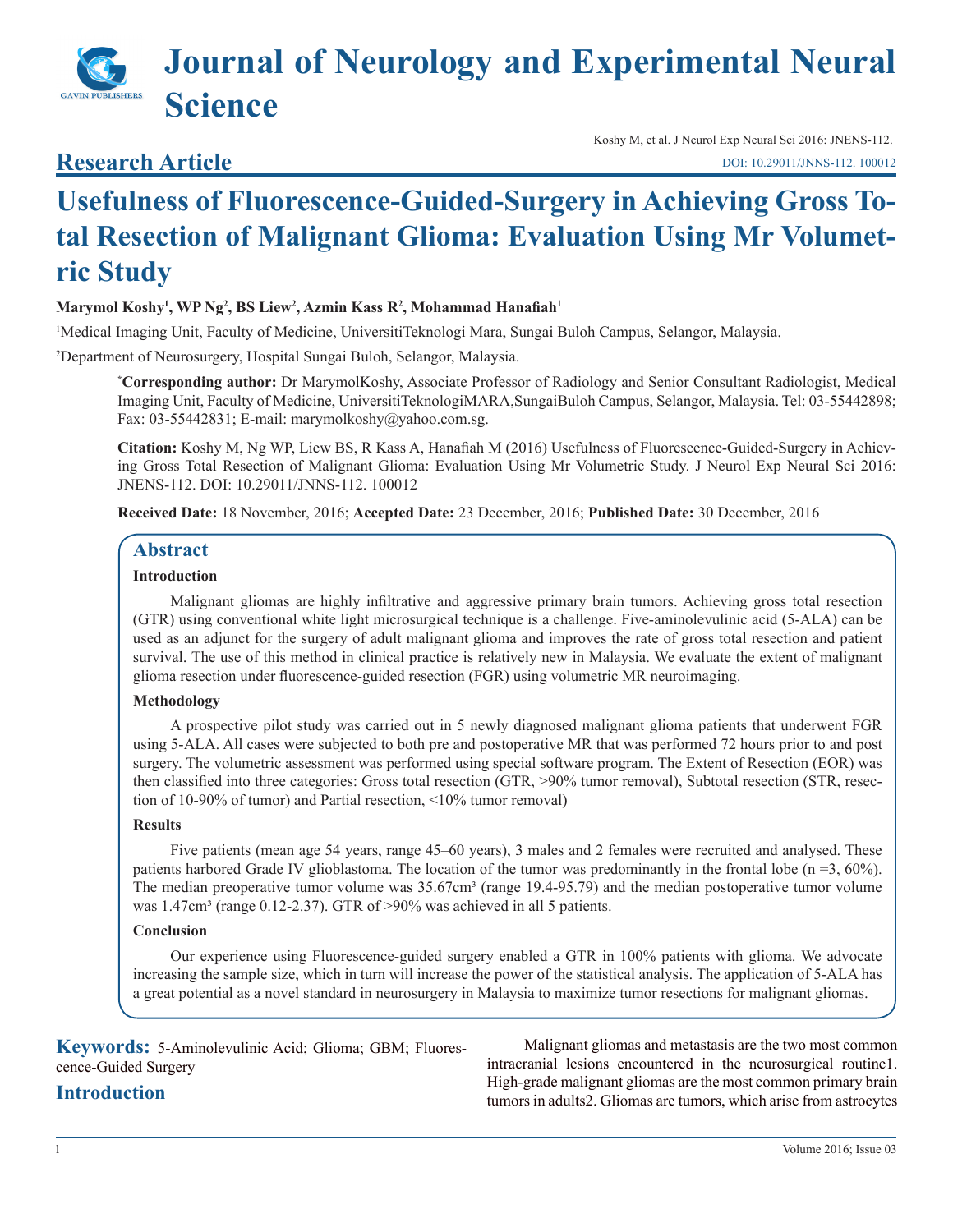and are highly malignant as the cells reproduce quickly and are nourished by an ample network of blood vessels. As gliomas have finger-like tentacles, they are extremely difficult to remove completely. This becomes a problem especially when they are growing near eloquent areas of brain, which control important functions such as language and coordination. Based on WHO classification, malignant gliomas are comprised of anaplastic astrocytoma (WHO grade III) and glioblastoma (WHO grade IV)<sup>3</sup>.

Malignant gliomas may develop at all ages, the peak incidence being in the fifth and sixth decades<sup>4</sup>.

Although gliomas rarely metastasizes, they are notoriously invasive tumors and usually spread nearby along the axonal and basal membrane-like structures, where invasive tumor cells have often been identified few centimeters away from the enhancing tumor mass and even on the contralateral side of the brain. The characteristics of glioma cells, which include very high proliferation rate, genetic variability and discernible invasive tendency, leave very few options for therapy. Complete surgical removal of the tumor is key to Improved patient prognosis<sup>5</sup>.

Hence the only accepted strategy as far as surgery is concerned is achieving gross debulking of the tumour. The aim of surgery is to remove as much of the tumour as possible while preserving the neighbouring healthy brain tissue. Removal is often complicated by the nature of the tumor especially if the tumor is invasive and doing a complete removal can be difficult. One and two-year survival rates of high grade glioma patients are only 53.7% and 14.6% respectively<sup>6</sup>. A significant survival advantage was associated with resection of 98% or more of the tumor volume<sup>7</sup>.

Gross tumor resection (GTR) has been reported to be one of the most important factors affecting the prognosis and survival rate of glioma patients. Due to the infiltrating nature of glioma GTR remains a notorious challenge to neurosurgeons to distinguish between the tumor boundary and the surrounding edematous brain parenchyma. This can result in unintentional removal of healthy tissue or failure to remove malignant tissue<sup>8,9</sup>. In subtotal resection of glioma postoperative magnetic resonance (MR) images have revealed residual contrast enhancement at the resection margins, showing the difficulty of precisely identifying between the areas of infiltration and edematous brain intraoperatively.

In recent years one of the most groundbreaking methods that has come to the forefront in the advancement of local control of glioma surgery is the use of 5-aminolevulinic acid (5-ALA) induced fluorescence to guide surgery. After systemic or topical administration of 5-ALA neoplastic cells synthesize abundant intra -cellular protoporhyrin IX (PpIX). The role of 5-ALA is not only important in resection of gliomas but also for intraoperative visualization of anaplastic regions<sup>5</sup>.

During intraoperative tumor resection, brain shift complexes the accuracy of the neuronaviagation system up to several centimeters. 5-ALA fluorescence guided surgery (FgS) of malignant gliomas allows real-time intraoperative assistance for visualization of the tumor. PpIX fluorescence permits differentiating normal tissue from tumor that is independent of neuronavigation and brain shift $10$ .

### **Materials and Methods**

The objective of this study was to evaluate the extent of malignant glioma resection under fluorescence guided surgery using 5-ALA and performing early pre and postoperative MR neuroimaging in defining the volumetric extent of resection.

In this prospective study, patient's aged above 18 years of age who were able to give consent, with newly diagnosed highgrade supratentorial malignant glioma, and without previous treatment, intended for surgery were considered. Patients with hypersensitivity to porphyrins, porphyria, photosensitivity, exfoliative dermatitis, renal or hepatic impairment or other malignancies were excluded. Patients who were pregnant and unable to undergo MRI due to presence of cochlear implants, surgical metallic clips, cardiac pacemaker or any metallic foreign body were also excluded.

5-ALA (Gliolan) for FgS in malignant glioma is approved for all patients older than 18 years of age. 5-ALA is a natural metabolite in the hemoglobin metabolic pathway found in the body. After oral ingestion it is taken up by glioma cells as it penetrates the blood-brain barrier<sup>11</sup>. It is then metabolized into its fluorescent metabolite, protoporhyrin IX (PpIX). When excited with 405-nm wavelength blue light PpIX emits violet-red fluorescence<sup>12</sup>.

Excretion of PpIX is via a hepatic metabolism and normal serum PpIX levels are reached after 24 hours. Patients were protected against direct sun light the following day to prevent sun burns caused by the elevated PpIX in the patient's skin. Elevated liver enzymes can be found the following days.

The flow of surgery is barely disrupted as converting from standard white light to fluorescent mode on the microscope is achieved by the push of a button.

A prospective study was carried out in 5 newly diagnosed malignant glioma patients that underwent fluorescence guided surgery using 5-ALA. Oral administration of 5-ALA at 20 mg/ kg body-weight, diluted in 50 mL of water 3h (range 2-4) before induction of anesthesia13.

Craniotomy was done following general anaesthesia. Surgery was then performed using a modified neurosurgical microscope (Leica), equipped with a fluorescence kit. Surgeons trained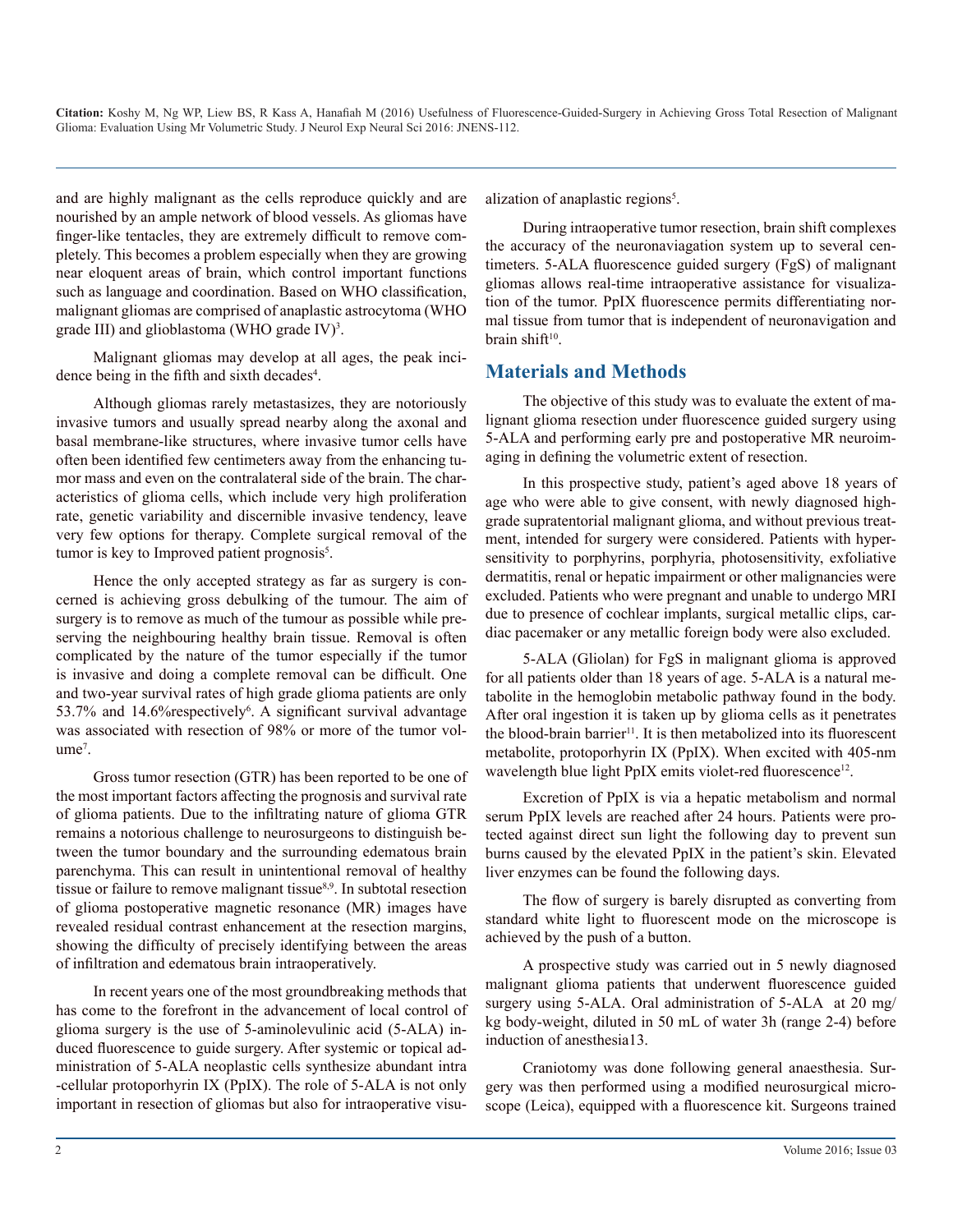in the use of 5-ALA carried out all operations. Each resection was initially performed using a conventional illumination.After the exeresis was judged as complete, the cavitywas systematically inspected in the violet- pink light and with theneuronavigation system in order to identify any residual tumor.



**Fig.1** A. T1-weighted axial gadolinium-enhanced magnetic resonance image demonstrates an enhancing tumor (arrow) in the left temporal lobe. B. Intraoperatively using conventional white light illumination the infiltrative nature of the malignant glioma tumor (arrow) cells produces indistinct borders between normal and malignant tissues, and the lack of easily identifiable tumor margins confounds attempts at total resection C Under blue light illumination,. using oral 5-ALA results in fluorescence of the malignant cells. The malignant cells appears pinkish (arrow) due to 5-ALA induced Protoporphyrin IX, thereby providing an opportunity for more complete tumor resection.

All cases were subjected to both pre and postoperative MR that was performed 72 hours prior to and post surgery. The tumor volume was defined as the volume of the enhancing regions including any rim enhancing necrotic or cystic components depicted on post contrast T1 MPRAGE sequence. Malignant gliomas on MR are depicted as well circumscribed tumors with regional necrosis surrounded by viable invading tissues and marginal contrast uptake14,15.

All patients were imaged using 1.5T Siemens AERA. Head coil was used in all patients. Prior to the scan patients were explained to about the procedure including possible risk of contrast material administration and written consent was taken in all cases.

The volumetric assessment was performed using OsiriX computed software program. After defining the border of the tumour as the region of interest on a slice-to-slice basis (axial plane) manually, this software program allowed for measurement of the total tumour volume. The slice thickness of the T1 MPRAGE images was 1.25mm.

The Extent of Resection (EOR) was calculated using the following formula:

(Preoperative total tumor volume – Postoperative total tumor volume)

Preoperative tumor volume x 100%

EOR was then classified into three categories: Gross total resection (GTR, >90% tumor removal), Subtotal resection (STR, resection of 10-90% of tumor) and Partial resection, <10% tumor removal). GTR is defined as absence of contrast uptake in the area of the GBM following resection, on post operative T1-weighted MRI obtained within 72 hours post surgery. If there was any doubt about the significance of a contrast-enhancing element, this was considered residual tumour.

Two radiologists experienced in reporting MRI brain independently interpreted the images. In the event of a disagreement a third radiologist independently interpreted the images. Final report was then be made by consensus. All radiologists were blinded from each other's report.



**Fig 2:** Selected axial T1-MPRAGE Post gadolinium MRI images of a gliobastomamaltiforme pre-operatively (A) and post-operatively (B) together with(C) an example of volumetric reconstruction of selected section of a mass.

#### **Results**

Five patients (mean age) of which 3 males and 2 females were recruited and analysed. The median age was 54 years (range 45–60 years). All the five patients were affectec by newly diagnosed gliomas. Histopathological results revealed that all these patients harbored glioblastoma (WHO grade IV).



**Fig 3.** Preoperative and postoperative tumor volume.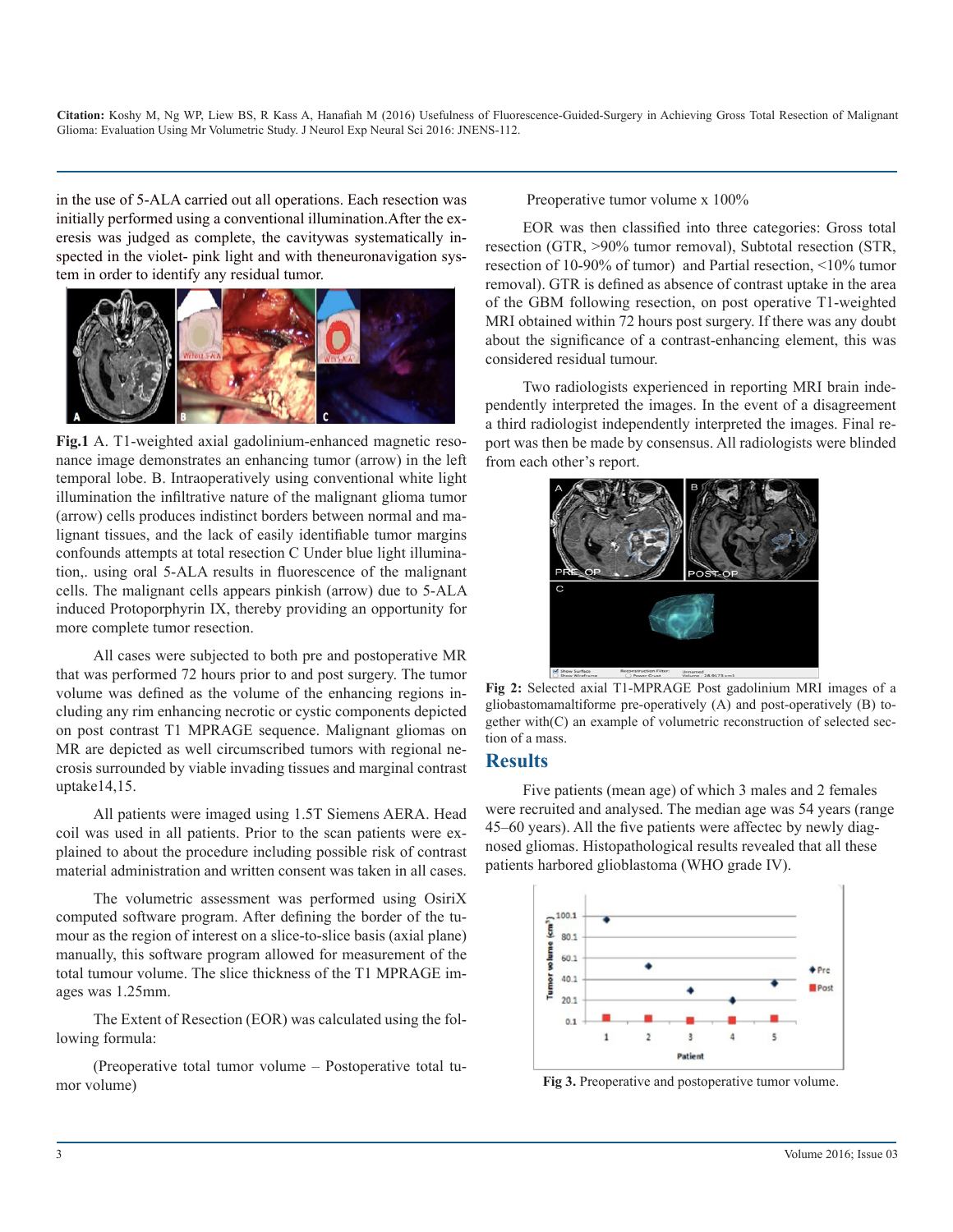The location of the tumor was predominantly in the frontal lobe ( $n = 3$ , 60%). The median preoperative tumor volume was 35.67cm³ (range 19.4-95.79) and the median postoperative tumor volume was 1.47cm<sup>3</sup> (range 0.12-2.37). The Gross total resection (GTR) of >90% was achieved in all 5 patients.

| <b>Patient No</b>                           |                      | $\overline{2}$    |                   |                   |                     |
|---------------------------------------------|----------------------|-------------------|-------------------|-------------------|---------------------|
| Age                                         | 60                   | 59                | 51                | 55                | 45                  |
| <b>Sex</b>                                  | Male                 | Male              | Female            | Female            | Male                |
| Location                                    | Tempero-<br>Parietal | Tempo-<br>ral     | Frontal           | Frontal           | Fronto-<br>Parietal |
| Histo-Pa-<br>thology                        | Glioblas-<br>toma    | Glio-<br>blastoma | Glio-<br>blastoma | Glio-<br>blastoma | Glioblas-<br>toma   |
| <b>Extent of</b><br><b>Resection</b><br>(%) | 97.5                 | 96.8              | 99.6              | 98.5              | 95.9                |

**Table 1:** Patient Demographic and Clinical characteristics.

#### **Discussion**

Maximal possible cytoreduction without incurring neurological deficit in malignant glioma surgery is an independent prognostic factor. Aside from that GTR is an independent prognostic factor for survival in GBM and time to tumor progression (TTP). GTR of 98% and more is considered to have the better prognosis following GBM resection and is best assessed on pre and post surgery MRI.

Previous studies have shown that the rate of complete resection using conventional white light microsurgical technique varies between 23-36%. In our study, GTR of >90% was achieved in all 5 patients. Oral administration of 5-ALA increases the extent of resection, as switching to violet-blue light illumination intra-operatively allows the neurosurgeon to better distinguish the glioma margin from normal brain parenchyma. Complete resection results in improved patient survival and greater response to adjuvant therapies. For detection of residual tumour, early postoperative MR can avoid benign enhancement of surgical site caused by bloodbrain barrier disruption, surgical manipulation, postoperative inflammation and luxury perfusion. Therefore, it is recommended that early postoperative MR be performed within the first 3 days following surgery, hence minimizing interpretation inaccuracies caused by surgical artifacts, as decision of further therapy is highly dependent on accurate post-operative assessment.

A limitation of FgS is that high-grade glioma is often a heterogenoustumour consisting of areas of highly proliferative region, low-grade differentiation and necrosis. The areas of low-grade differentiation and necrosis will not show PpIX fluorescence hence failing to meet the target of gross total removal in a reasonable number of cases.

## **Conclusion**

The findings in this study demonstrates the enormous potential of 5-ALA for visualization of tumor tissue intraoperatively. Fluorescence-guided surgery enabled a GTR in 100% patients. Performing early postoperative MR imaging yielded reliable and accurate information in detecting residual tumor. However due to small sample, the study was underpowered, and thus, did not reach statistical significance. We advocate to increase the sample size, which in turn will increase the power of the statistical analysis. The application of 5-ALA has a great potential as a novel standard in neurosurgery in Malaysia to maximize tumor resections for malignant gliomas.

## **Conflicts of Interest**

The authors declare no conflict of interest.

#### **References**

- 1. [Coburger J, Engelke J, Scheuerle A, Thal DR, Hlavac M et al. \(2014\)](http://www.ncbi.nlm.nih.gov/pubmed/)  Tumor detection with 5-aminolevulinic acid fluorescence and Gd-DT-[PA-enhanced intraoperative MRI at the border of contrast-enhancing](http://www.ncbi.nlm.nih.gov/pubmed/)  [lesions: a prospective study based on histopathological assessment.](http://www.ncbi.nlm.nih.gov/pubmed/)  [Neurosurg Focus 36: E3](http://www.ncbi.nlm.nih.gov/pubmed/).
- 2. [Babu R and Adamson DC \(2012\) Fluorescence-guided malignant glio](http://www.ncbi.nlm.nih.gov/pubmed/)ma resections. Curr Drug DiscovTechnol 9: 256-267.
- 3. Kaneko SA and Kaneko SA. Fluorescence-Guided Resection of Malignant Glioma with 5-ALA. International Journal of Biomedical Imaging. Volume 2016 (2016), Article ID 6135293, 11 pages http://dx.doi. org/10.1155/2016/6135293
- 4. [R Stupp, Tonn JC, Brada M, Pentheroudakis G \(2010\) High-grade](http://annonc.oxfordjournals.org/content/21/suppl_5/v190.short)  malignant glioma: ESMO Clinical Practice Guidelines for diagnosis, [treatment and follow-up. Annals of Oncology 21 \(Supplement 5\): v190](http://annonc.oxfordjournals.org/content/21/suppl_5/v190.short) [v193.](http://annonc.oxfordjournals.org/content/21/suppl_5/v190.short)
- 5. Georg Widhalm (2003) Intraoperative visualization of brain tumors with 5-aminolevulinic acid-induced fluorescence. Clinical Neuropathology, Volume 33 - July/August (260 - 278). DOI 10.5414/NP300798). (Jan C Buckner. Factors influencing survival in high-grade gliomas. Seminars in Oncology, Volume 30, Supplement 19, Pages 10-14
- 6. [Shinoda J, Sakai N, Murase S, Yano H, Matsuhisa T et al. \(2001\) Se](http://link.springer.com/article/10.1023/A:1010624504311)lection of eligible patients with supratentorialglioblastomamultiforme [for gross total resection. J Neurooncol52:161-171](http://link.springer.com/article/10.1023/A:1010624504311).
- 7. [Lacroix M, Abi-Said D, Fourney DR, Gokaslan ZL, Shi W et al. \(2001\)](http://www.ncbi.nlm.nih.gov/pubmed/)  A multivariate analysis of 416 patients with glioblastomamultiforme: [prognosis, extent of resection, and survival. J Neurosurg 95: 190-](http://www.ncbi.nlm.nih.gov/pubmed/) [198](http://www.ncbi.nlm.nih.gov/pubmed/).
- 8. [Stummer W, Reulen HJ, Meinel T, Pichlmeier U, Schumacher W et](http://www.ncbi.nlm.nih.gov/pubmed/)  al. (2008) Extent of resection and survival in glioblastomamultiforme: [identification of and adjustment for bias. Neurosurgery 62: 564-576](http://www.ncbi.nlm.nih.gov/pubmed/).
- 9. [Tykocki T, Michalik R, Bonicki W, Nauman P \(2012\) Fluorescence](http://www.sciencedirect.com/science/article/pii/S0028384314600943)guided resection of primary and recurrent malignant gliomas with [5-aminolevulinic acid. Preliminary results. Neurol Neurochir Pol 46:](http://www.sciencedirect.com/science/article/pii/S0028384314600943) [47-5](http://www.sciencedirect.com/science/article/pii/S0028384314600943)1
- 10. [Hadjipanayis CG, Widhalm G, Stummer W \(2015\) What is the Surgi](http://journals.lww.com/neurosurgery/Abstract/2015/11000/What_is_the_Surgical_Benefit_of_Utilizing.1.aspx)cal Benefit of Utilizing 5-Aminolevulinic Acid for Fluorescence-Guided